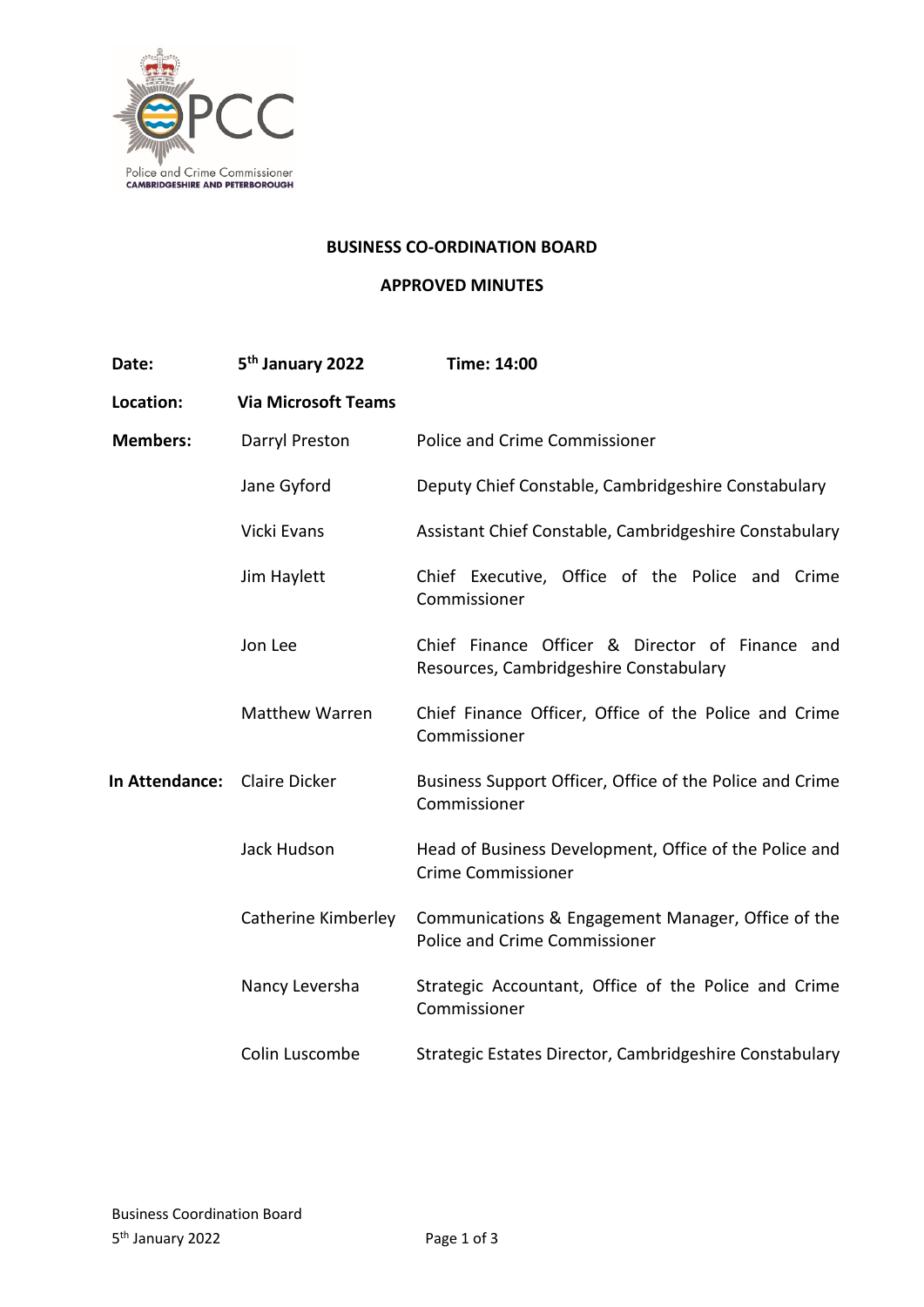## **1. Welcome and Apologies**

1.1 There were no apologies received.

## **2. Declarations of Interest**

- 2.1 There were no declarations of interest.
- **3. Precept Considerations, Medium Term Financial Strategy (MTFS) and Medium-Term Financial Plan (MTFP) discussion and update**
- 3.1 The Police and Crime Commissioner (the "Commissioner") introduced the agenda items as a discussion item, the purpose of which was to provide a verbal update on the approach being taken to:
	- seek the views of the people of Cambridgeshire and Peterborough on the proposed precept increases;
	- the Medium-Term Financial Strategy (MTFS) 2022/23; and
	- the Medium-Term Financial Plan (MTFP).
- 3.2 The Chief Finance Officer & Director of Finance and Resources, Jon Lee (JL) provided a comprehensive verbal update on the MTFS and MTFP. JL advised that work is continuing, following several meetings with Cambridgeshire Constabulary (the "Constabulary") and the Office of the Police and Crime Commissioner (OPCC) regarding the shaping of the MTFS. JL advised that be had been working through the feedback that he has received following the circulation of the draft MTFS and this work now needs to be finalised. This included the ongoing development of the Capital Strategy and the impact of the land purchase for the proposed Cambridgeshire Southern Police Station, an item for discussion at Agenda item 4. JL also informed the Board that the Reserves Strategy should stay the same as last year's MTFS with the fund balance standing at a 5% buffer. The Commissioner thanked JL for the update.
- 3.3 The OPCC's Chief Finance Officer, Matthew Warren (MW) advised that he was happy with the comprehensive document which JL had put together and had nothing further to add at this stage.
- 3.4 The Commissioner led a discussion on the launch of the Commissioner's precept consultation process. The consultation process would be launched on the  $6<sup>th</sup>$  January 2021.

# **4. Cambridgeshire Southern Police Station Option Agreement**

4.1 A report was presented by the Strategic Estates Director, Colin Luscombe (CL). CL advised that this development had been subject to several detailed discussions the most recent taking place at the Resources Group in December 2021. This paper was a follow-up to those discussions. CL highlighted that there is a need to undertake an additional archaeological survey to cover the whole plot of land. This has gone out to tender. The survey and dig will take a further 9 months. CL discussed the existing contract offer, which he deemed as now null and void because of the down time for this dig, as well as the challenges faced because of the current market conditions. CL reiterated that the Option Agreement to purchase the land expires on the 1<sup>st</sup> of March 2022, and that we were now at a critical point where a decision was necessary if we wanted to secure the land for future development. CL expanded by stating that the decision was necessary now, because of the need to serve two notices on the Diocese,